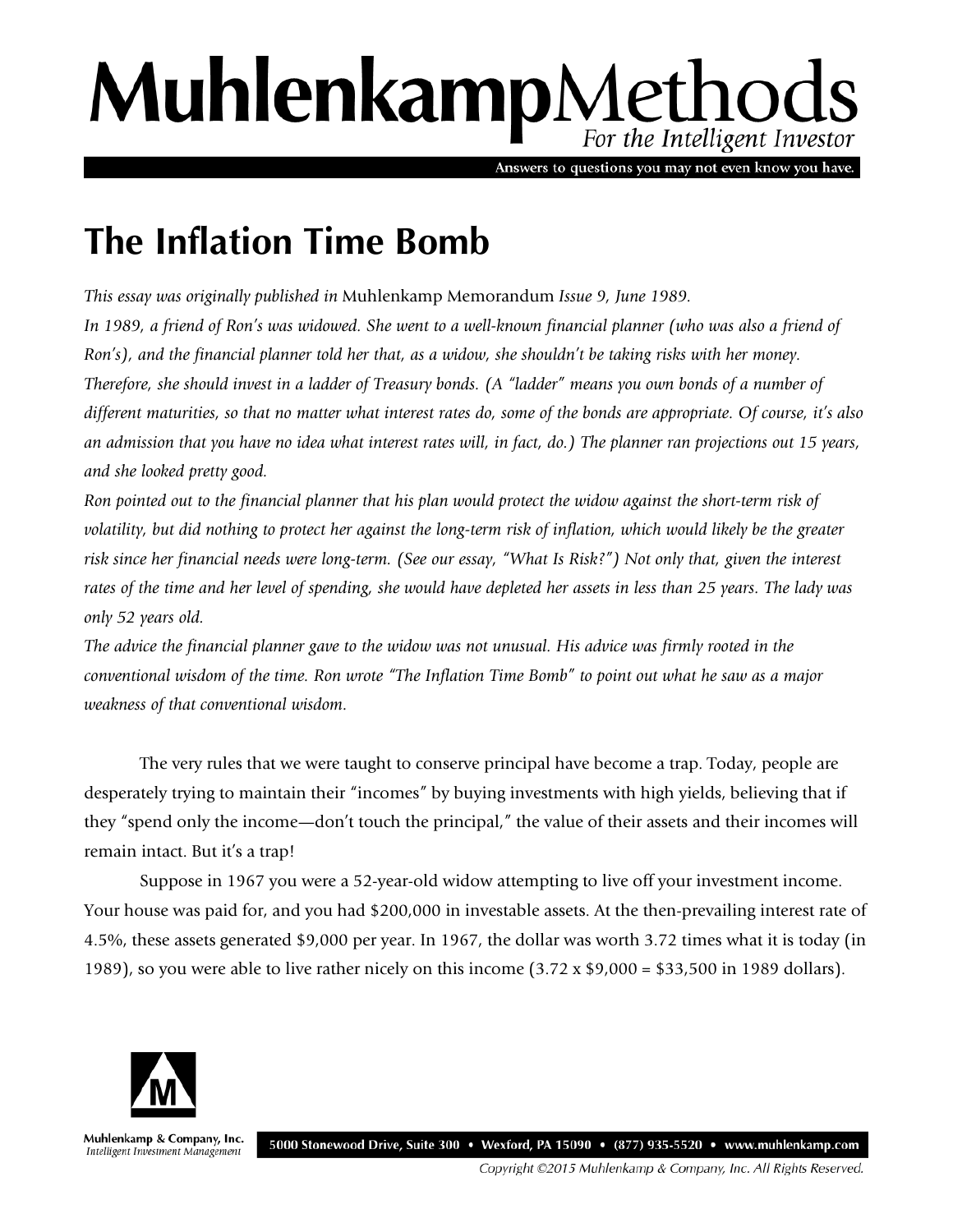|             |           |                  |          |                  |     | <b>Purchasing</b> |                     |  |
|-------------|-----------|------------------|----------|------------------|-----|-------------------|---------------------|--|
| Year<br>Age | Principal | Interest<br>Rate | "Income" | <b>Inflation</b> |     | Value             | Power of<br>Income* |  |
| 1967        | \$200,000 | 4.50%            | \$9,000  | $1\%$            | 100 | 3.72              | \$33,500            |  |
| 1981        | \$200,000 | 14.00%           | \$28,000 | 10%              | 281 | 1.32              | \$37,000            |  |
| 1989        | \$200,000 | 8.00%            | \$16,000 | $5\%$            | 372 | 1.00              | \$16,000            |  |
| 1994a       | \$200,000 | 8.00%            | \$16,000 | $5\%$            | 475 | 0.78              | \$12,500            |  |
| 1994b       | \$200,000 | $5.00\%$         | \$10,000 | $1\%$            | 390 | 0.95              | \$9,500             |  |
|             |           |                  |          |                  |     |                   | CPI of Dollar*      |  |

#### **Figure 5.6 Effect of "Spend the Income—Don't Touch the Principal"**

\* Value of Dollar *and* Purchasing Power of Income are stated in 1989 dollars.

Then came inflation, and with it higher interest rates. By 1981 inflation was 10%, and interest rates were 14%. Notice from Figure 5.6 that because interest rates rose slightly more than the Consumer Price Index (CPI) during this period, your income kept pace with the CPI; the purchasing power of your income held up. You were feeling pretty comfortable—and the time bomb was set to go off.

In 1981, we said that one of two things could happen:

- 1. The time bomb could go off slowly. Inflation could stay at 10%, and interest rates could stay at 14%. Each year, your income would lose 10% of its purchasing power, thereby cutting it in half in only seven years.
- 2. The time bomb could go off quickly. Inflation and interest rates could decline significantly. Income would drop with interest rates. The result would be a rapid loss of the purchasing power of your income.

We all know that the time bomb went off quickly. As inflation fell, so did interest rates.

Fourteen percent CDs are no more. Our widow and her friends living off the income from their assets have seen their incomes and purchasing power shrink since 1981. They search for the highest payouts available, trying to maintain their incomes. Although vigorous and healthy at 75, they find it increasingly difficult to maintain the homes they love and to visit the grandchildren they love even more. But the squeeze is not over yet!



Muhlenkamp & Company, Inc. Intelligent Investment Management

5000 Stonewood Drive, Suite 300 • Wexford, PA 15090 • (877) 935-5520 • www.muhlenkamp.com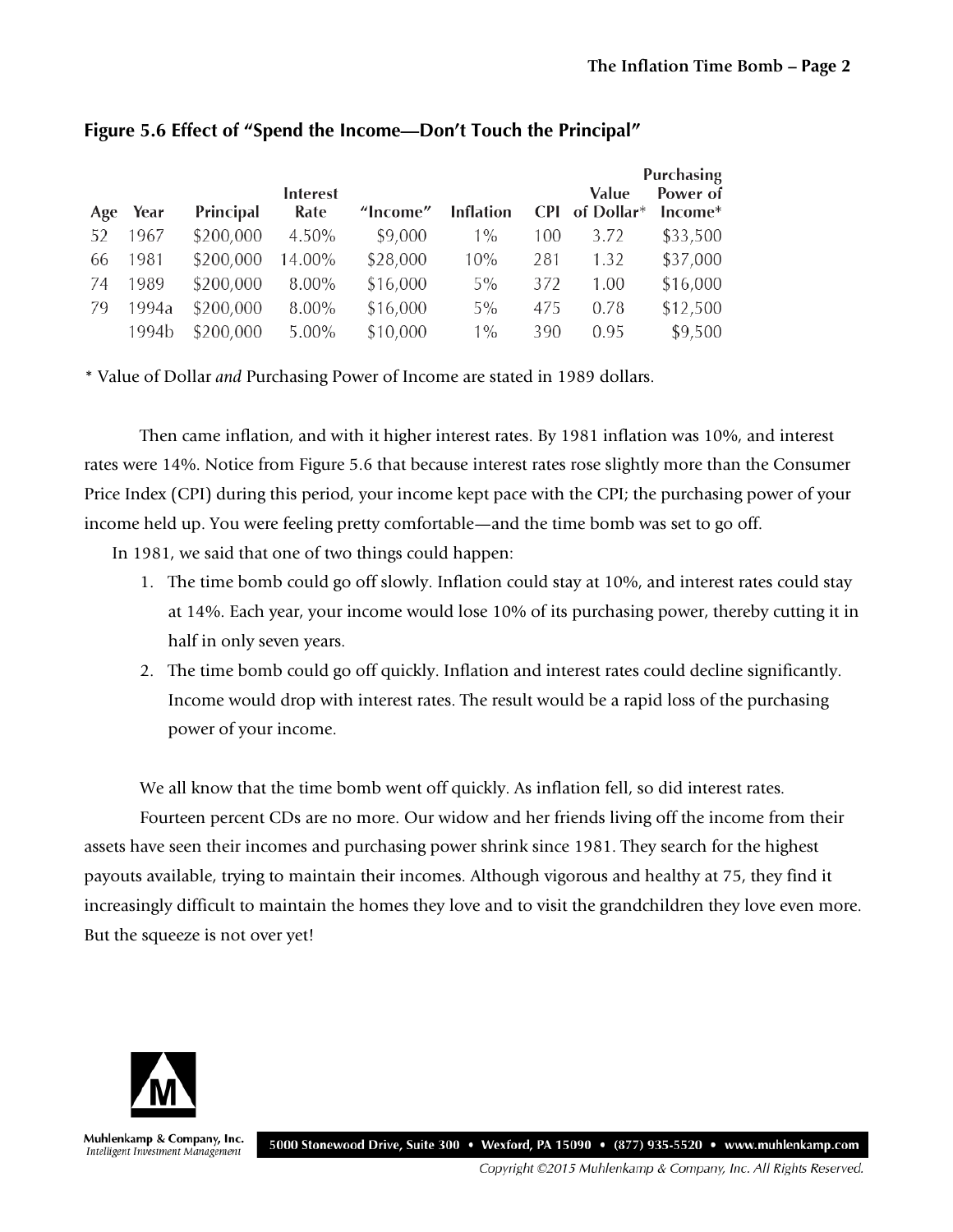#### **Inflation as a Defining Factor**

Today (1989) we are set up to repeat the process. Those assuming that interest rates will stay at 8% are implicitly assuming inflation of 5%, in which case purchasing power will shrink 27% in only five years. If, in fact, we get inflation down to 1% or 2%, interest rates of 5% are much more likely, and income will be cut rapidly once again. These scenarios are shown in Figure 5.6 as 1994a and 1994b. One of them will happen; it's already built in.

In a period of only 27 years, people living on the income from their assets will have lost twothirds of their purchasing power. They will have done this while following the "spend only the income don't touch the principal" rule, which was meant to protect their assets from shrinking. They've been snookered because they think in terms of principal and income, rather than purchasing power. When inflation was 10%, the principal had to grow by 10% per year merely to offset inflation. Only the additional 4% interest (on the 14% CD) was spendable if the purchasing power of the principal was to be maintained. Today (1989), at 5% inflation, the principal must grow at 5% just to offset inflation. Whether in the form of income or appreciation, only those returns in excess of inflation represent gains in purchasing power.

The crime of inflation is that it depletes the value (purchasing power) of money, both assets and income. Our federal government sets standards for weights and measures so that no merchant can cheat you on a pound of sugar or a gallon of gas. But it sets no standard on the purchasing power of money, allowing itself to cheat you out of the value of your savings. Contrary to popular opinion, only governments can create inflation because only governments can print money.

"Spend only the income—don't touch the principal" is a superb discipline when inflation is zero. But it becomes a trap when inflation soars. People really believed that if they didn't touch their principal, it would stay intact. So they invested only for income. Only now are they discovering that assets must grow with inflation, or the income they receive will be rapidly depleted.



Muhlenkamp & Company, Inc. Intelligent Investment Management

5000 Stonewood Drive, Suite 300 • Wexford, PA 15090 • (877) 935-5520 • www.muhlenkamp.com